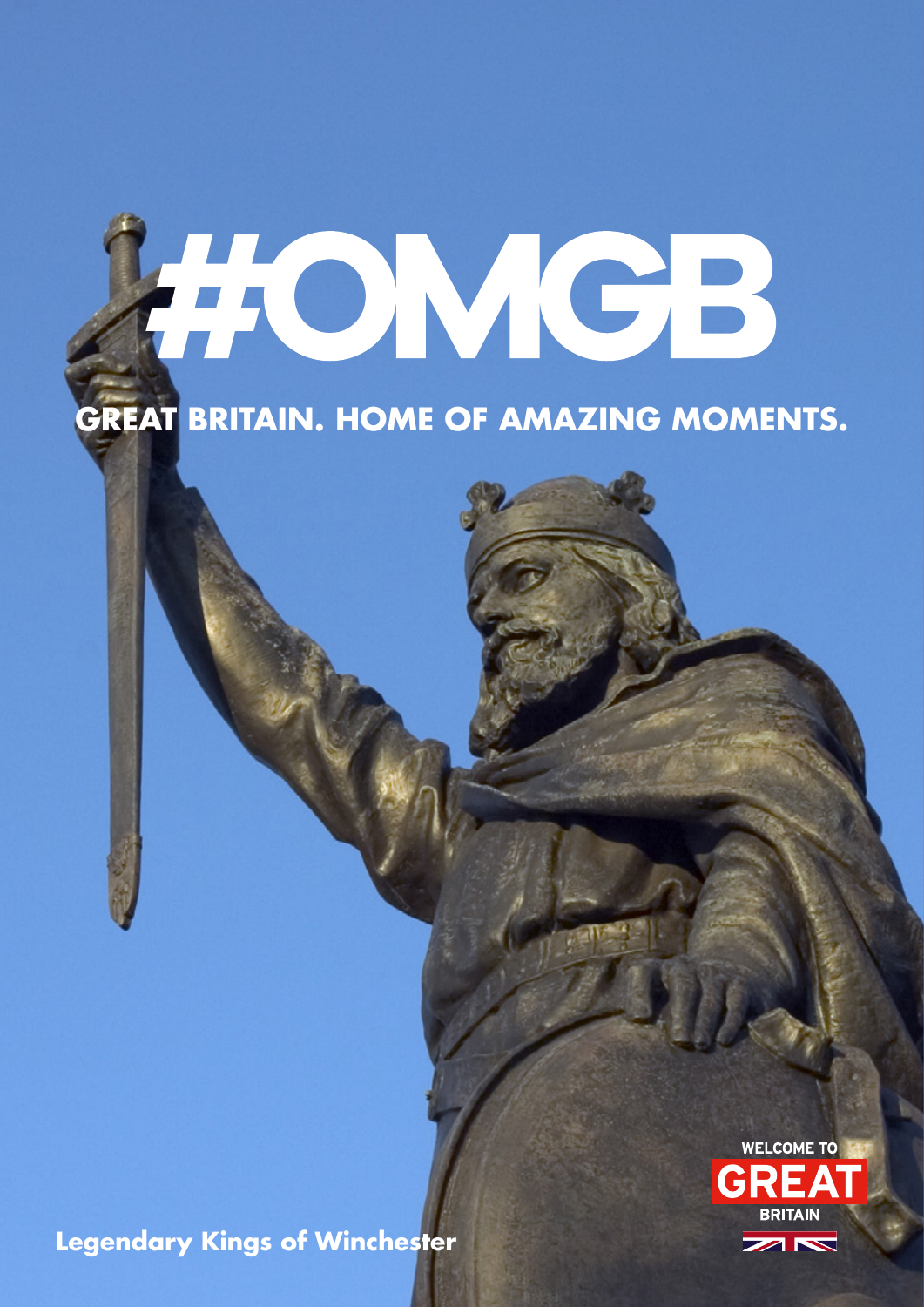

Home to the legendary <u>[Round Table](http://www3.hants.gov.uk/greathall/roundtable.htm),</u> where King Arthur and his knights congregated, The Great Hall is the epitome of medieval design. On the wall of The Great Hall hangs an artefact of the Round Table with the names of Arthur's 24 knights neatly inscribed. It is thought, long ago, King Arthur and his knights would gather around this very table.

# **Day 1:**

#### **Arrive**

**Closest airports: Southampton, London Gatwick and London Heathrow Train: London Waterloo to Winchester Coach: National Express from London Victoria Coach Station or London Heathrow Airport** 

#### **Morning**

#### **The Great Hall**

If the weather is bright, take a stroll through The Great Hall's grounds where [Queen Eleanor's Garden](https://www.hants.gov.uk/thingstodo/greathall/whattosee) is waiting to be discovered. Fashioned with bay hedges, tunnel arbours and an exquisite fountain feature, the garden's namesake – Queen Eleanor of Provence – once used to walk through this garden with her daughter-in-law, Queen Eleanor of Castile.

#### **Westgate Museum**

The neighbouring attraction to The Great Hall, the [Westgate](http://www.visitwinchester.co.uk/westgate-museum) [Museum](http://www.visitwinchester.co.uk/westgate-museum) was the former gate to the city. A debtors' prison for 150 years, visitors can see the persevered walls covered in prisoners' graffiti. Alongside the small museum housing a collection of ancient weights and measures, visitors can climb to the roof for spectacular views of the city.

### **Winchester Cathedral**

Boasting strong links with royalty throughout the ages, [Winchester Cathedral](http://www.winchester-cathedral.org.uk/) was once the capital of Wessex during the Anglo-Saxon era. From the time of Alfred the Great until after the Norman Conquest, Winchester was England's capital and the Cathedral was its royal chapel. Twelve English kings are believed to be buried here along with the original burial place of St Swithun - the cathedral's patron saint.

#### **Lunch**

Stop off at The Old Vine, a quintessentially English inn with an equally traditional menu, for a chance to reboot before the afternoon's activities.

# **Afternoon**

# **Winchester City Mill**

Rebuilt in 1743 on the site of a medieval mill, Winchester City Mill remained in use until the early 20th century. The National Trust undertook an ambitious restoration project and the mill resumed grinding flour, using water from the River Itchen, for visitors take home as a souvenir.